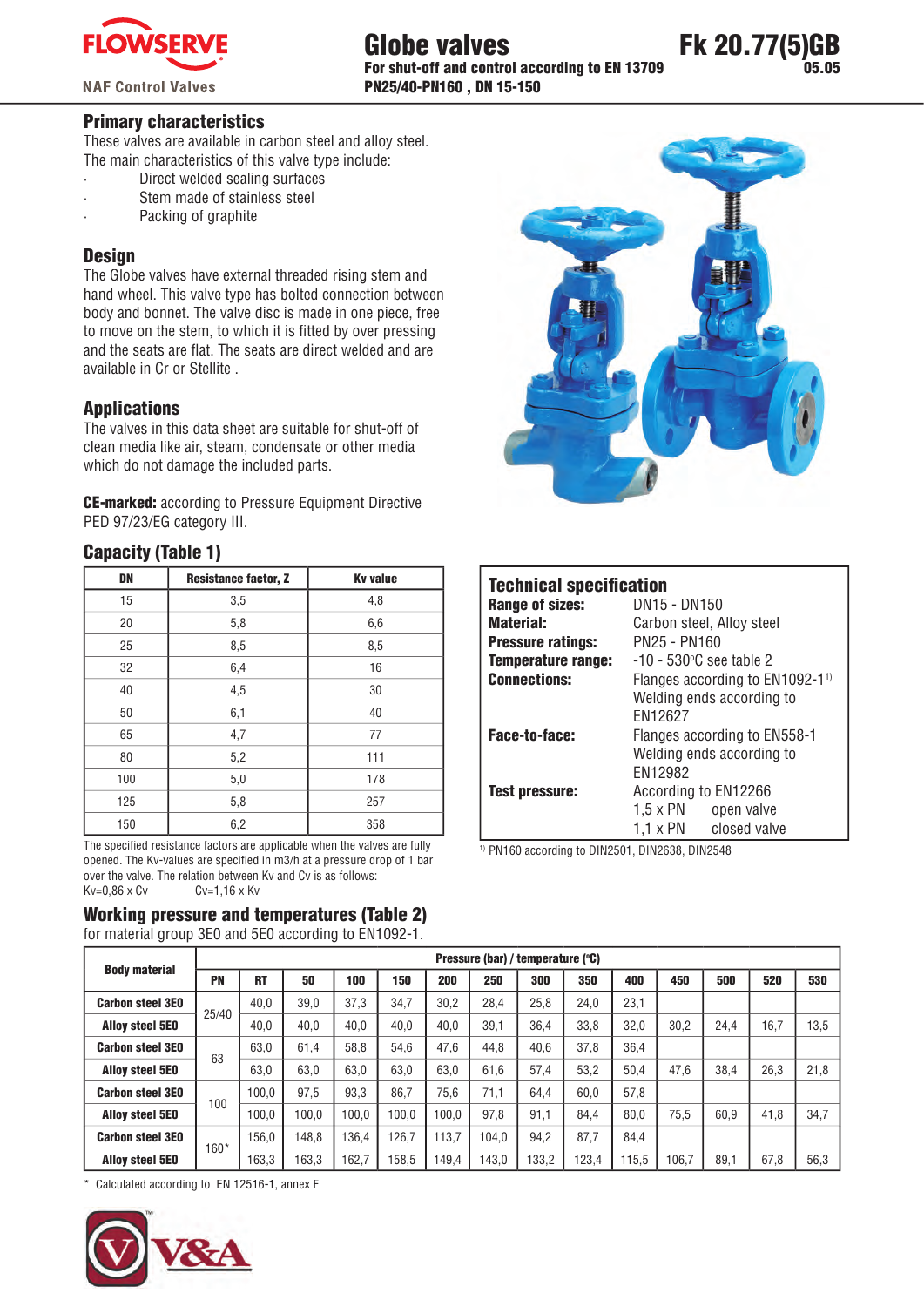**FLOWSERVE NAF Control Valves** 



## **Material specification (Table 3)**

| Pos                     | Part            | Dim      | <b>Carbon steel acc.</b><br><b>3E0</b>  | Alloy acc. 5E0                      |  |  |  |  |  |
|-------------------------|-----------------|----------|-----------------------------------------|-------------------------------------|--|--|--|--|--|
|                         |                 |          | $-10^{\circ}$ C to 400 $^{\circ}$ C * * | $-10^{\circ}$ C to 530 $^{\circ}$ C |  |  |  |  |  |
| 1                       | Body<br>DN15-25 |          | 1.0460 (3E0)                            | 1.7335 (5E0)                        |  |  |  |  |  |
|                         |                 | DN32-150 | 1.0619 (3E0)                            | 1.7357 (5E0)                        |  |  |  |  |  |
| $\overline{2}$          | <b>Bonnet</b>   | DN15-25  | 1.0460 (3E0)                            | 1.7335 (5E0)                        |  |  |  |  |  |
|                         |                 | DN32-150 | 1.0619 (3E0)                            | 1.7357 (5E0)                        |  |  |  |  |  |
| 3                       | Disc            | DN15-50  | 1.4021                                  | 1.7335                              |  |  |  |  |  |
|                         |                 | DN65-150 | 1.0619                                  | 1.7357                              |  |  |  |  |  |
| $\overline{4}$          | Sealing surface |          | 13%Cr / Stellite®                       | <b>Stellite®</b>                    |  |  |  |  |  |
| 5                       | Sealing surface | DN15-50  | 1.4021 tempered                         | <b>Stellite®</b>                    |  |  |  |  |  |
|                         | disc            | DN65-150 | 13%Cr / Stellite®                       | <b>Stellite®</b>                    |  |  |  |  |  |
| 6                       | Stem            |          | min 13% Cr                              |                                     |  |  |  |  |  |
| $\overline{7}$          | Stem nut        |          | 2.0940 (eller 1.1191)                   |                                     |  |  |  |  |  |
| 8                       | Screw           |          | 1.7225                                  | 1.7709                              |  |  |  |  |  |
| 9                       | Nut             |          | 1.1191                                  | 1.7709                              |  |  |  |  |  |
| $10*$                   | Bonnet gasket   |          | reinforced graphite                     |                                     |  |  |  |  |  |
| $11*$                   | Packing         |          | graphite                                |                                     |  |  |  |  |  |
| 12                      | Hand wheel      |          | 0.6025                                  |                                     |  |  |  |  |  |
| *Recommended spare part |                 |          | **over 350°C is Stellite recommended    |                                     |  |  |  |  |  |

**Intex** Himi



Figure 2 **Example 2 Constructed Example 2 Figure 5** valves with control disc (Figure 3)



Control disc (Figure 4)



Flow direction (Table 4)

| <b>PN25/40</b> | PN63/100/160 | Flow direction acc. to figure 1 |
|----------------|--------------|---------------------------------|
| DN15-100       | DN15-50      |                                 |
| DN125-150      | DN65-150     |                                 |

t<sub>p</sub> x1,5 according to EN12627:1999

 $15 -$ 

Welding end (Figure 6)

 $37.5^{\circ}$  + 5<sup>1</sup>

Ł

š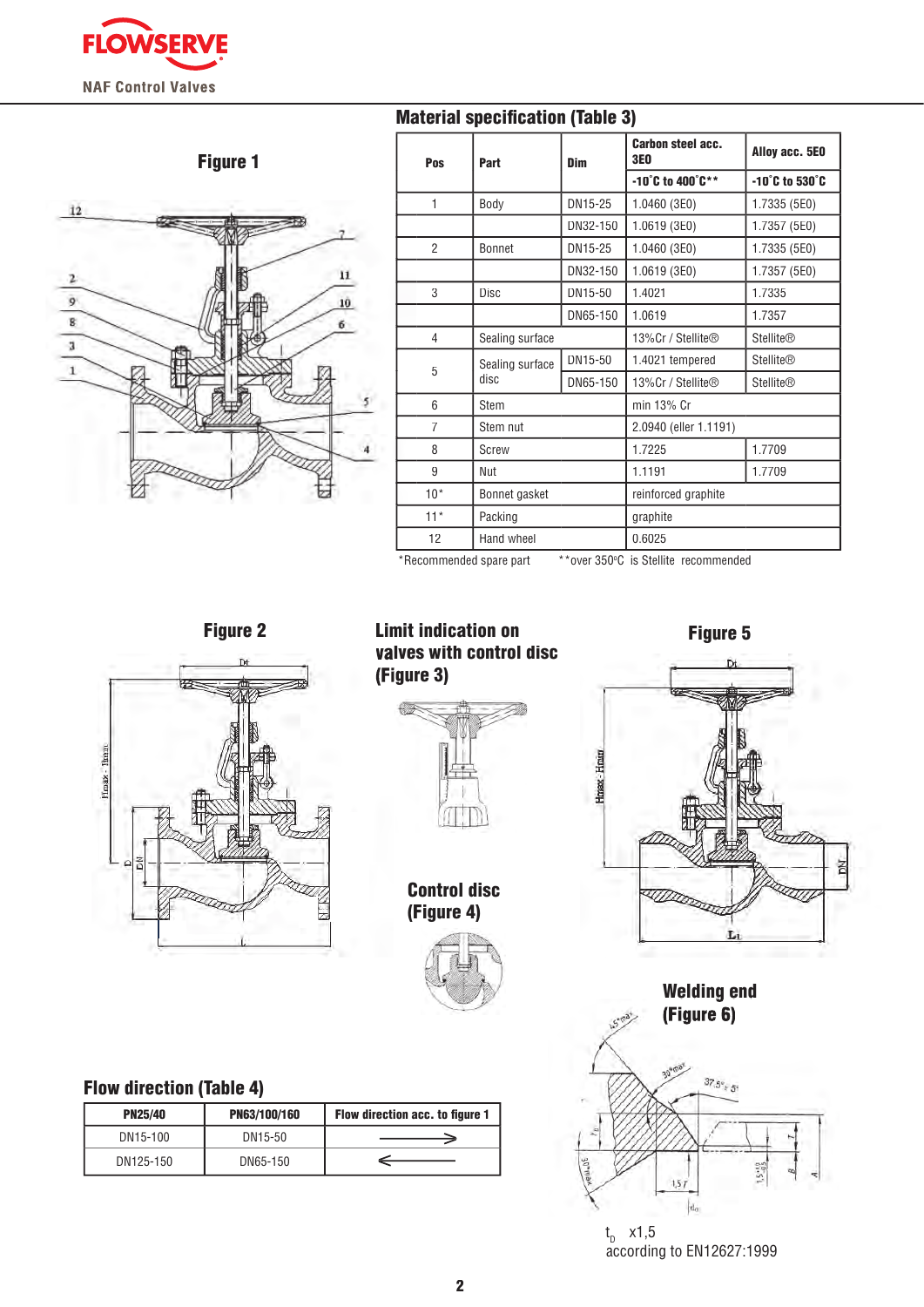# PN25/40 (Table 5)

|           |             | <b>Flanged</b> |         |       | <b>Welding ends</b> |      |            |       | H max | Dt  |
|-----------|-------------|----------------|---------|-------|---------------------|------|------------|-------|-------|-----|
| <b>DN</b> | <b>D</b> mm | L mm           | Vikt kg | L, mm | Mass kg             | A mm | $d_{n}$ mm | H min |       |     |
| 15        | 95          | 130            | 4       | 130   | 2,3                 | 22   | 16         | 235   | 220   | 120 |
| 20        | 105         | 150            | 4,5     | 130   | 2,5                 | 28   | 21,1       | 235   | 220   | 120 |
| 25        | 115         | 160            | 5,5     | 130   | 3                   | 35   | 27.2       | 235   | 220   | 120 |
| 32        | 140         | 180            | 8,5     | 160   | 5                   | 44   | 36,2       | 315   | 295   | 160 |
| 40        | 150         | 200            | 11,5    | 180   | 7,5                 | 50   | 42,2       | 315   | 295   | 160 |
| 50        | 165         | 230            | 14,5    | 210   | 9,5                 | 62   | 53,3       | 324   | 295   | 160 |
| 65        | 185         | 290            | 22.5    | 290   | 15,5                | 77   | 68,3       | 324   | 295   | 200 |
| 80        | 200         | 310            | 36      | 310   | 27,5                | 91   | 81,4       | 365   | 325   | 250 |
| 100       | 235         | 350            | 50      | 350   | 39                  | 117  | 106,2      | 410   | 365   | 250 |
| 125       | 270         | 400            | 70      | 400   | 55                  | 144  | 132,0      | 500   | 450   | 315 |
| 150       | 300         | 480            | 98      | 480   | 79                  | 172  | 158,5      | 545   | 485   | 315 |

# PN63 (Table 6)

| DN        | <b>Flanged</b> |      |         |       | <b>Welding ends</b> |           | H min      | H max | Dt  |     |
|-----------|----------------|------|---------|-------|---------------------|-----------|------------|-------|-----|-----|
|           | D mm           | L mm | Mass kg | L. mm | Mass kg             | A mm      | $d_{n}$ mm |       |     |     |
| $15 - 25$ |                |      |         |       |                     | See PN160 |            |       |     |     |
| 32        | 155            | 260  | 17      | 180   | 11,2                | 44        | 30,0       | 295   | 315 | 200 |
| 40        | 170            | 260  | 17,5    | 210   | 12                  | 50        | 41,3       | 295   | 315 | 200 |
| 50        | 180            | 300  | 32      | 250   | 20                  | 62        | 53,3       | 334   | 370 | 250 |
| 65        | 205            | 340  | 41      | 340   | 33,5                | 77        | 67,4       | 385   | 415 | 315 |
| 80        | 215            | 380  | 69      | 380   | 67                  | 91        | 80,2       | 457   | 492 | 315 |
| 100       | 250            | 430  | 111     | 430   | 96                  | 117       | 105,0      | 540   | 585 | 400 |
| 125       | 295            | 500  | 184     | 500   | 155                 | 144       | 130,5      | 580   | 635 | 400 |
| 150       | 345            | 550  | 289     | 550   | 251                 | 172       | 155,2      | 645   | 705 | 500 |

# PN100 (Table 7)

| DN        | <b>Flanged</b> |      |         |           | <b>Welding ends</b> |           |            |       | H max | Dt  |
|-----------|----------------|------|---------|-----------|---------------------|-----------|------------|-------|-------|-----|
|           | D mm           | L mm | Mass kg | L, mm     | Mass kg             | A mm      | $d_{n}$ mm | H min |       |     |
| $15 - 25$ |                |      |         |           |                     | See PN160 |            |       |       |     |
| 32        | 155            | 260  | 17      | See PN160 |                     |           | 295        | 315   | 200   |     |
| 40        | 170            | 260  | 17,5    | See PN160 |                     |           | 295        | 315   | 200   |     |
| 50        | 195            | 300  | 32,5    | See PN160 |                     |           | 334        | 370   | 250   |     |
| 65        | 220            | 340  | 43      |           |                     | See PN160 |            | 385   | 415   | 315 |
| 80        | 230            | 380  | 70      |           |                     | See PN160 |            | 457   | 492   | 315 |
| 100       | 265            | 430  | 114     | See PN160 |                     |           | 540        | 585   | 400   |     |
| 125       | 315            | 500  | 188     | See PN160 |                     | 580       | 635        | 400   |       |     |
| 150       | 355            | 550  | 295     |           |                     | See PN160 |            | 645   | 705   | 500 |

# PN160 (Table 8)

|     | <b>Flanged</b> |      |                | <b>Welding ends</b> |                |      |                |       | H max | Dt  |
|-----|----------------|------|----------------|---------------------|----------------|------|----------------|-------|-------|-----|
| DN  | <b>D</b> mm    | L mm | <b>Mass kg</b> | L. mm               | <b>Mass kg</b> | A mm | $d_{\rm o}$ mm | H min |       |     |
| 15  | 105            | 210  | 6,8            | 150                 | 4,4            | 22   | 16             | 220   | 235   | 160 |
| 20  | 130            | 230  | 8,5            | 150                 | 4,6            | 28   | 20,2           | 220   | 235   | 160 |
| 25  | 140            | 230  | 10             | 160                 | 4,8            | 35   | 26,3           | 220   | 235   | 160 |
| 32  | 155            | 260  | 17             | 180                 | 11,2           | 44   | 30.0           | 295   | 315   | 200 |
| 40  | 170            | 260  | 18             | 210                 | 12             | 50   | 39,2           | 295   | 315   | 250 |
| 50  | 195            | 300  | 33,6           | 250                 | 20             | 62   | 50,0           | 334   | 370   | 250 |
| 65  | 220            | 340  | 45             | 340                 | 33,5           | 77   | 62,0           | 385   | 415   | 315 |
| 80  | 230            | 380  | 72,5           | 380                 | 67             | 91   | 72,1           | 457   | 492   | 315 |
| 100 | 265            | 430  | 117            | 430                 | 96             | 117  | 93,0           | 540   | 585   | 400 |
| 125 | 315            | 500  | 192            | 500                 | 155            | 144  | 114,0          | 580   | 635   | 400 |
| 150 | 355            | 550  | 303            | 550                 | 251            | 172  | 134,5          | 645   | 705   | 500 |